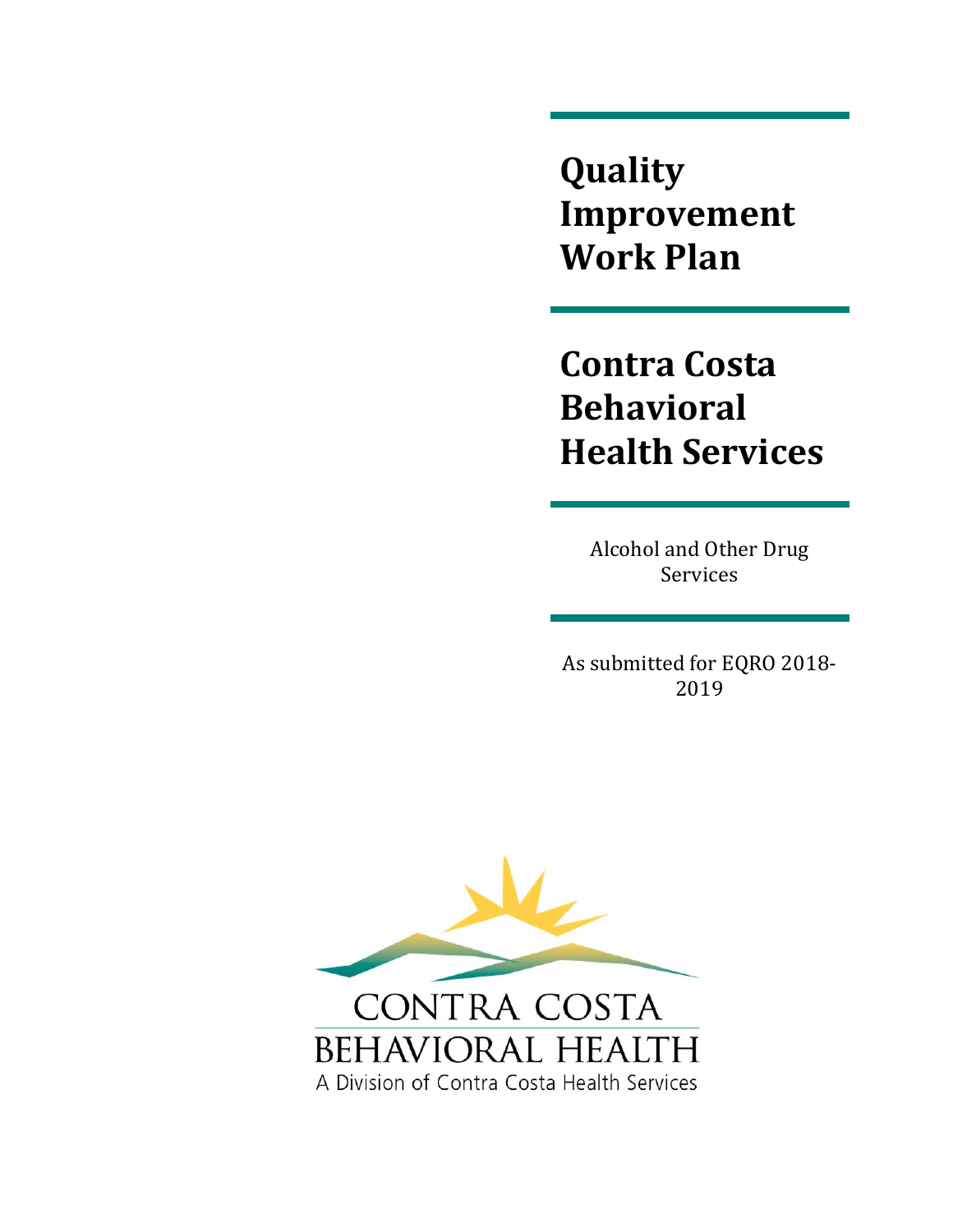Contra Costa Behavioral Health Services' Quality Improvement and Quality Assurance (QI/QA) Unit monitors service delivery with the aim of improving the processes of providing care and better meeting the needs of beneficiaries. The Quality Management Coordinator oversees the Unit and chairs the Quality Improvement Committee (QIC). The Quality Improvement Committee comprised of Behavioral Health Management, QIQA staff, providers and beneficiaries, meets on a monthly basis and is informed by the Quality Improvement Plan. OIC activities include collecting and analyzing data to measure against the goals or prioritized areas of improvement that have been identified; identifying opportunities for improvement and deciding which opportunities to pursue; identifying relevant committees to ensure appropriate exchange of information with the QIC; obtaining input from providers, beneficiaries, and family members in identifying barriers to delivery of clinical care and administrative services; designing and implementing interventions for improving performance; measuring effectiveness of the interventions; incorporating successful interventions into the operations of behavioral health services; and reviewing beneficiary grievances, appeals, expedited appeals, fair hearings, expedited fair hearings, provider appeals, and clinical records review. The OIC also reviews timeliness of services, client satisfaction, penetration and retention rates, service accessibility, and other service trends. In addition, the QIC works in collaboration with the Ethnic Services and Behavioral Health Training manager to monitor and improve the quality of offered trainings and education for its workforce, inclusive of promoting greater cultural diversity, humility, and competency. As a result of the monitoring activities described above, the OIC recommends policy decisions, reviews and evaluates the results of quality improvement activities including performance improvement projects, institutes needed quality improvement actions, ensures follow-up of QI processes, and documents QIC meeting minutes regarding decisions and actions taken. 

Guided by the above, the BHSD developed its 2018 Quality Improvement Plan. The contents of the Quality Improvement Plan were also informed by feedback from our External Quality review team. This Quality Improvement - Plan provides a vehicle for BHSD management to: 1) meet quality improvement requirements specified in the Mental Health Plan contract with the State Department of Health Care Services (DHCS) for the expenditure of Medi-Cal (Medicaid) dollars; 2) meet quality improvement requirements specified under the Drug Medi-Cal Organized Delivery System (DMC-ODS) waiver; and 3) address and resolve quality issues raised in the monitoring of the CCMH and DMC-ODS Plans.<sup>1</sup> The OI Plan is evaluated annually to assess progress towards identified goals and actions. Activities are marked in brackets as being new, ongoing (continuing from the previous year), and/or completed in comparison to previous year's. The frequency which activities are conducted (e.g., annually, quarterly, etc.) is also included in brackets. The quality improvement activities are divided into the following sections:

- c Service Capacity [page 2]
- c Access to Care [pages 3-4]
- c Beneficiary Satisfaction [page 5]
- c Cultural and Linguistic Competence [page 6]
- c Medication Practices [page 7]
- c Service Delivery and Clinical Issues [pages 8-9]
- c Continuity and Coordination of Care [pages 10]

<sup>&</sup>lt;sup>1</sup> Activities related to both Mental Health and Substance Use Disorder services are shaded gray.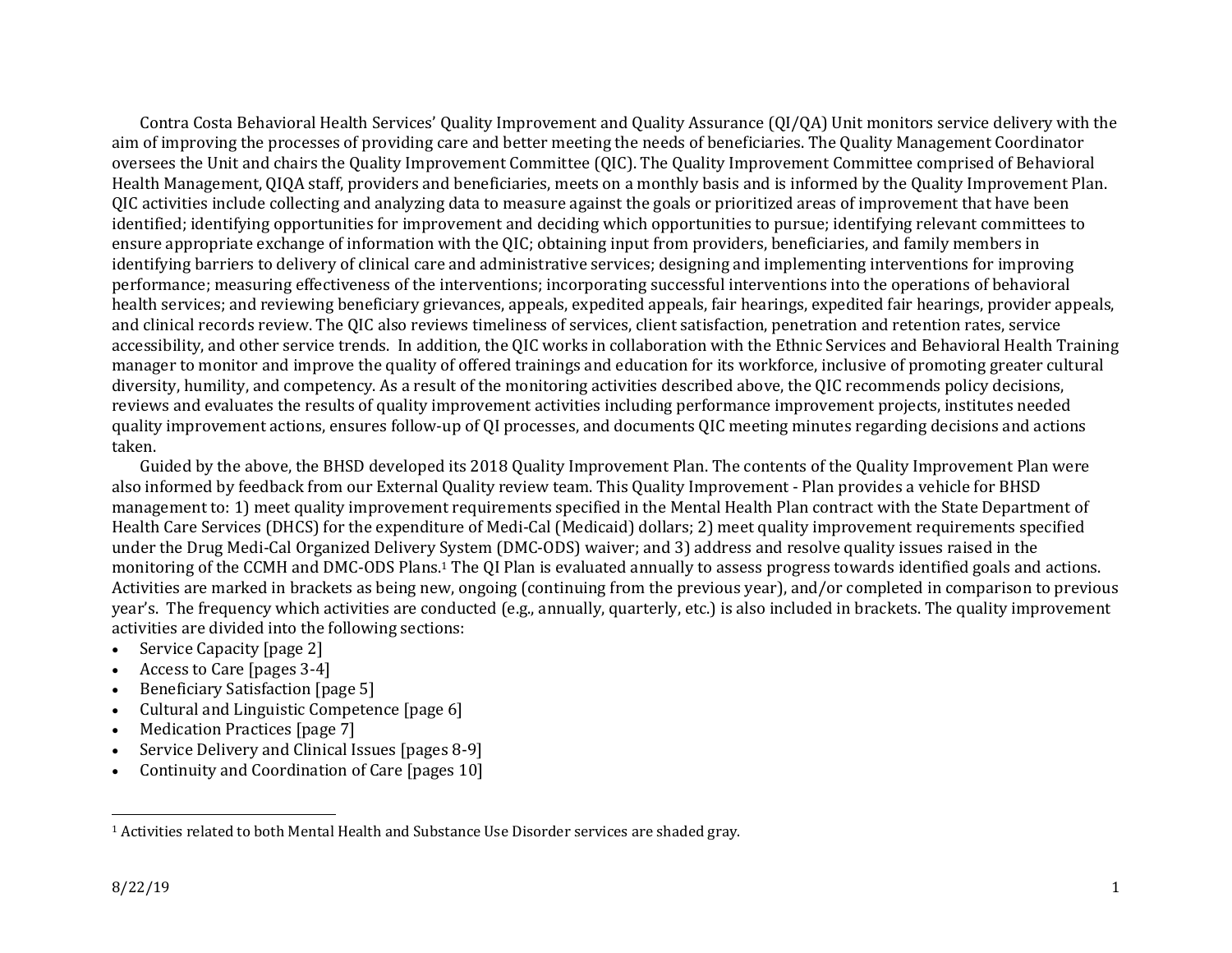## **Service Capacity**

Behavioral Health DHCS Contractual Element: Assess the capacity of service delivery for beneficiaries, including monitoring the number, type, *and geographic distribution of services within the delivery system.*

| Goal 1: Monitor service delivery capacity |                                                                                |  |  |
|-------------------------------------------|--------------------------------------------------------------------------------|--|--|
| <b>Objectives</b>                         | <b>Actions/Frequency</b>                                                       |  |  |
| 100% of enrollees determined to have      | Use geo-mapping software to plot client and service locations. [ongoing] [MHP- |  |  |
| access to Behavioral Health services      | Quarterly; SUD-Annually]                                                       |  |  |
| based on time and distance standards.     |                                                                                |  |  |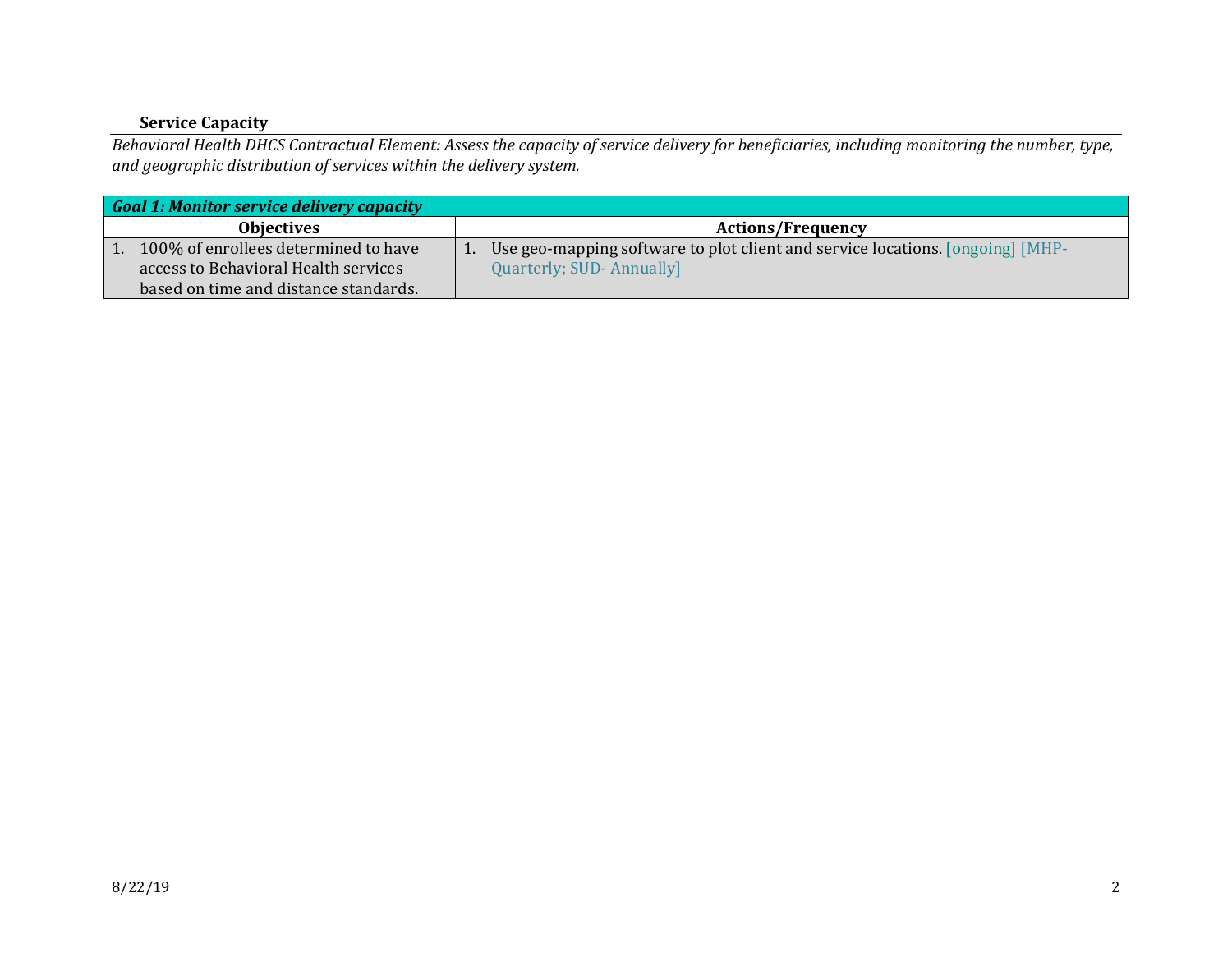#### **Access to Care**

Behavioral Health DHCS Contractual Elements: Assess the accessibility of services within service delivery area, including:

- $\bullet$ *Timeliness of routine appointments;*
- $\bullet$ *Timeliness of services for urgen<sup>t</sup> conditions;*
- $\bullet$ *Access to after‐hours care; and*
- *Responsiveness of the 24 hour, toll free telephone number.*

|    | Goal 2: Beneficiaries will have timely access to the services they need                                |                                                                                                                                                  |  |
|----|--------------------------------------------------------------------------------------------------------|--------------------------------------------------------------------------------------------------------------------------------------------------|--|
|    | <b>Objectives</b>                                                                                      | <b>Actions</b>                                                                                                                                   |  |
| 1. | Clients will be offered routine care<br>services within 10 days of initial request<br>for appointments | Track and Trend Access Data from Initial Contact to first offered appointment<br>1.<br>Quarterly. [ongoing] [Quarterly]                          |  |
| 2. | Clients will be offered MAT appointments<br>within 3 days                                              | Track and Trends Access Data from Initial Contact to First MAT/NTP Appointment.<br>1.<br>[ongoing] [Quarterly]                                   |  |
| 3. | Clients will be offered urgent<br>appointments within 2 days from initial<br>request.                  | 1. Track and Trends Access Data for Timely Appointments for Urgent Conditions.<br>[ongoing] [Quarterly]                                          |  |
| 4. | Clients will be offered appointments<br>within 7 days of residential discharge                         | 1. Develop reporting on residential discharges. [new]<br>2. Track and Trend Timely Access to Follow-Up Appointments after Residential discharge. |  |
|    |                                                                                                        | [new] [Annually]                                                                                                                                 |  |
| 5. | WM readmission days within 30 days                                                                     | 1. Track and Trend Data on Re-Admissions to Residential Treatment and WM. [new]<br>Quarterly                                                     |  |
|    |                                                                                                        | 2. Analyze re admission data to identify new interventions for clients with more than one<br>re-admission. [new]                                 |  |

|    | <b>Goal 3: Reduce appointment no-show rates</b>                                                                                 |                                                                                                                                                        |
|----|---------------------------------------------------------------------------------------------------------------------------------|--------------------------------------------------------------------------------------------------------------------------------------------------------|
|    | <b>Objectives</b>                                                                                                               | <b>Actions</b>                                                                                                                                         |
|    | Improve appointment data collection on<br>behavioral health appointments.                                                       | 1. Refine reporting on appointment adherence. [new]                                                                                                    |
| 2. | With implementation of reminder calls,<br>reduce rate of missed initial intake<br>appointments (25% Mental Health, 15%<br>AOD). | Report quarterly the percentage of first scheduled appointments with the disposition<br>of no show, canceled, and left without seen. [new] [Quarterly] |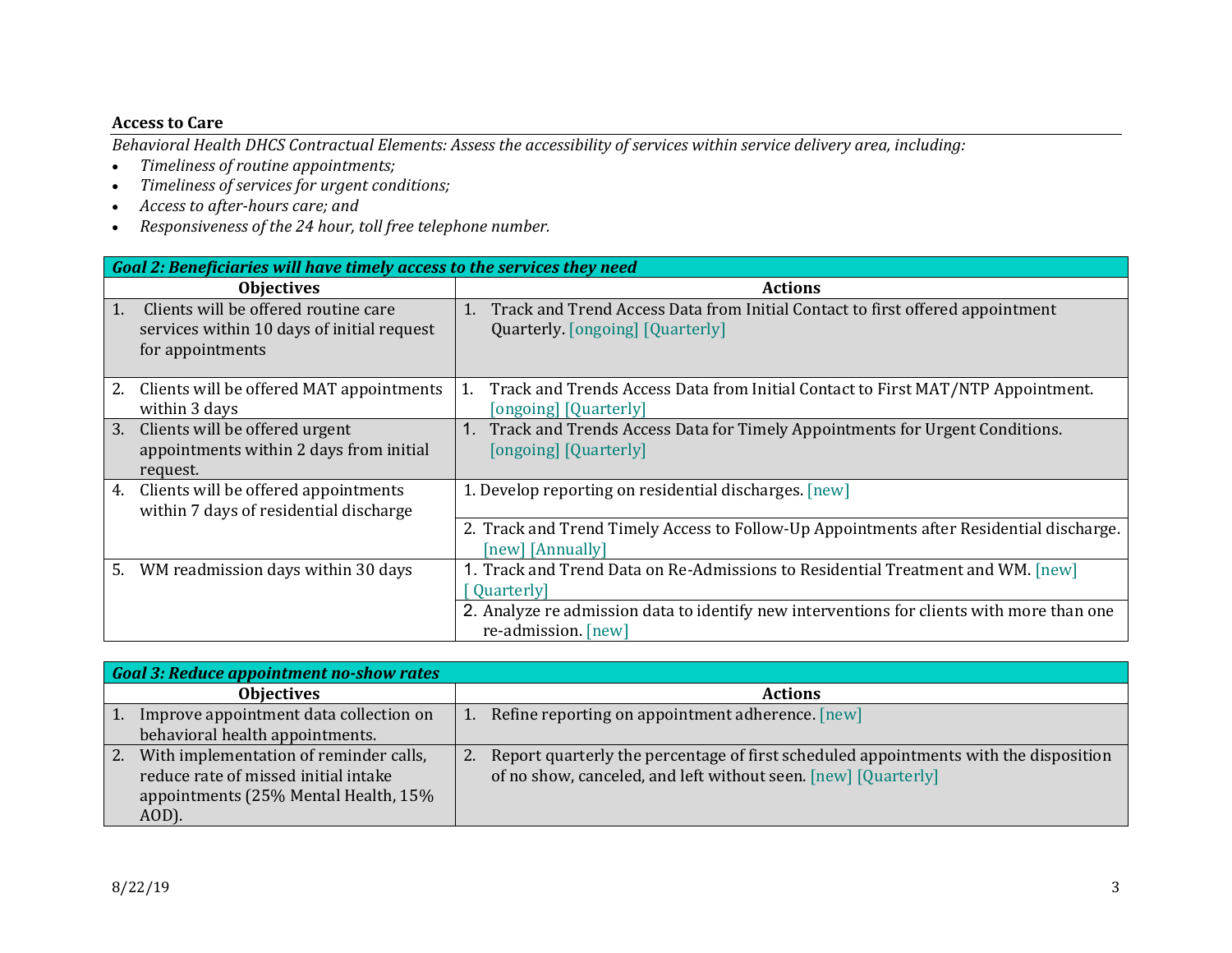| Goal 4: Improve the Behavioral Health Access Line triaging and referral processes into the behavioral health system of care |                                                                                                                                                               |  |
|-----------------------------------------------------------------------------------------------------------------------------|---------------------------------------------------------------------------------------------------------------------------------------------------------------|--|
| <b>Objectives</b>                                                                                                           | <b>Actions</b>                                                                                                                                                |  |
| Access Line test call results made for both<br>daytime and after-hours will have an 80%  <br>success rate.                  | On quarterly basis, conduct 10 tests calls, 6 (including 2 in Spanish) during business<br>hours and 4 (including 2 in Spanish) after hours. [new] [Quarterly] |  |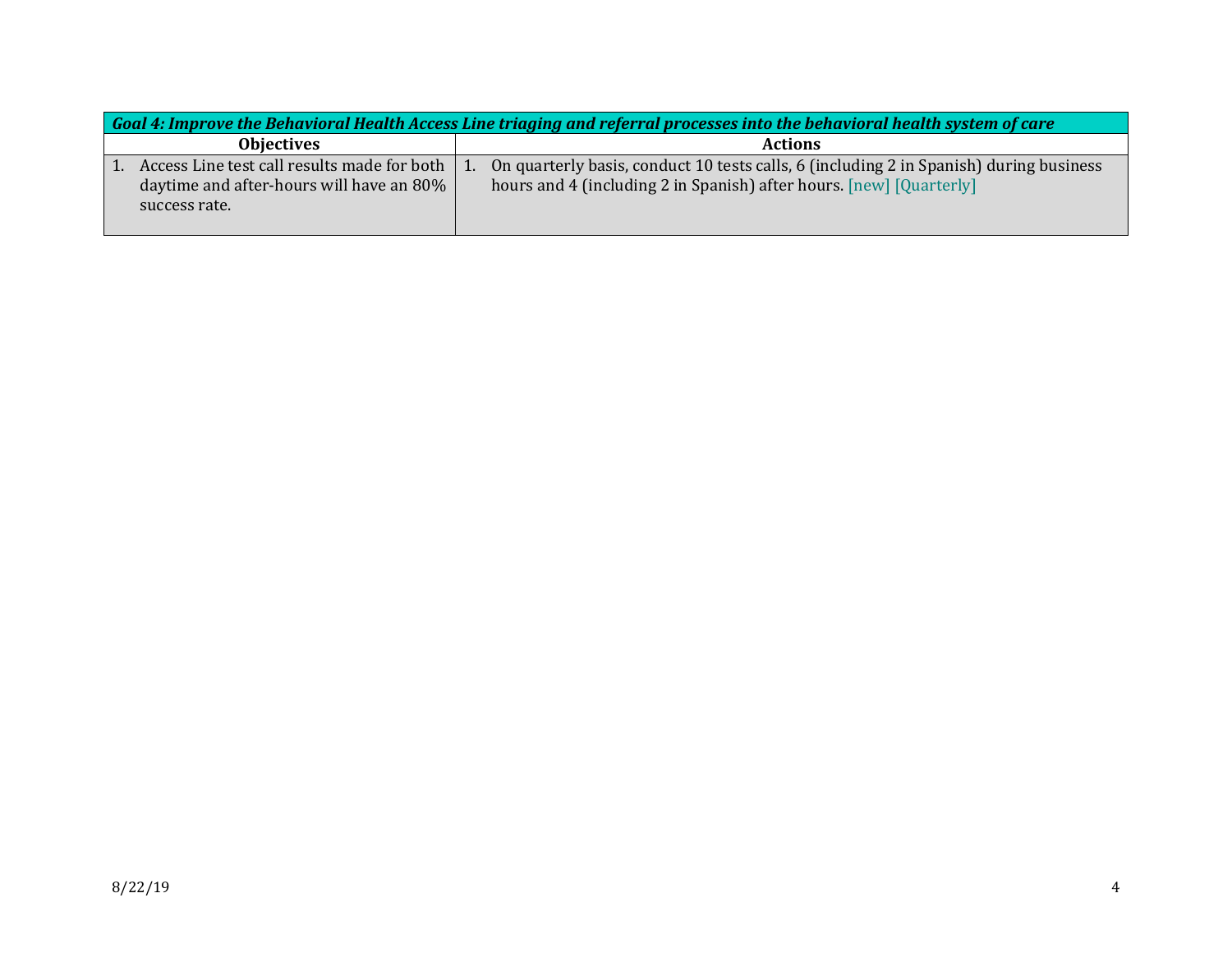## **Beneficiary Satisfaction**

*Behavioral Health DHCS Contractual Elements: Assess beneficiary or family satisfaction at least annually by:*

- $\bullet$ *Surveying beneficiary/family satisfaction with services;*
- $\bullet$ *Evaluating beneficiary grievances, appeals, and fair hearings;*
- $\bullet$ *Evaluating requests to change persons providing services; and*
- $\bullet$ *Informing providers of the results of beneficiary/family satisfaction activities.*

| Goal 5: Evaluate client grievances, unusual occurrence notifications, and change of provider and appeal requests                                                                                         |                                                                                                                                                                                                                                                                                                                        |  |
|----------------------------------------------------------------------------------------------------------------------------------------------------------------------------------------------------------|------------------------------------------------------------------------------------------------------------------------------------------------------------------------------------------------------------------------------------------------------------------------------------------------------------------------|--|
| <b>Objectives</b>                                                                                                                                                                                        | <b>Actions</b>                                                                                                                                                                                                                                                                                                         |  |
| Review and respond to 100% of<br>$\vert$ 1.<br>grievances, and change of provider and<br>appeal requests within the policy<br>guidelines and state regulations to<br>identify system improvement issues. | Collect and analyze behavioral health service grievances, unusual occurrence<br>notifications, change of provider, appeals, and fair hearing requests to examine<br>patterns that may inform the need for changes in policy or programming. [ongoing]<br>[Quarterly]<br>Respond to 100% of grievances. [ongoing]<br>2. |  |
|                                                                                                                                                                                                          | Present findings to the QIC on a quarterly basis to identify strategies to improve<br>3.<br>reporting and address issues. [ongoing] [Quarterly]                                                                                                                                                                        |  |
| Review 100% of unusual occurrences to<br>$\overline{2}$ .                                                                                                                                                | Collect and analyze trends in unusual occurrences. [new] [Quarterly]                                                                                                                                                                                                                                                   |  |
| identify trends                                                                                                                                                                                          | Report on unusual occurrences quarterly to the QIC. [new] [Quarterly]                                                                                                                                                                                                                                                  |  |

| <b>Goal 6: Monitor client/family satisfaction</b>                                                              |                                                                                                                                                                                                                                                                                                                                                                                                    |  |
|----------------------------------------------------------------------------------------------------------------|----------------------------------------------------------------------------------------------------------------------------------------------------------------------------------------------------------------------------------------------------------------------------------------------------------------------------------------------------------------------------------------------------|--|
| <b>Objectives</b>                                                                                              | <b>Actions</b>                                                                                                                                                                                                                                                                                                                                                                                     |  |
|                                                                                                                | Report survey finding to staff. [new] [Monthly]                                                                                                                                                                                                                                                                                                                                                    |  |
| Survey means (4.0 or higher) indicate<br>2.<br>clients and/or their families are satisfied<br>with their care. | Conduct an annual Treatment Perception Survey to gather quantitative and qualitative<br>data about satisfaction with services. [ongoing] [Annually]<br>Report satisfaction survey findings to clinics and contracted providers. [ongoing] [For<br>3.<br>MHP- Bi-annually; For SUD-Annually]<br>Conduct monthly satisfaction surveys at substance use disorder facilities. [new]<br>4.<br>[Monthly] |  |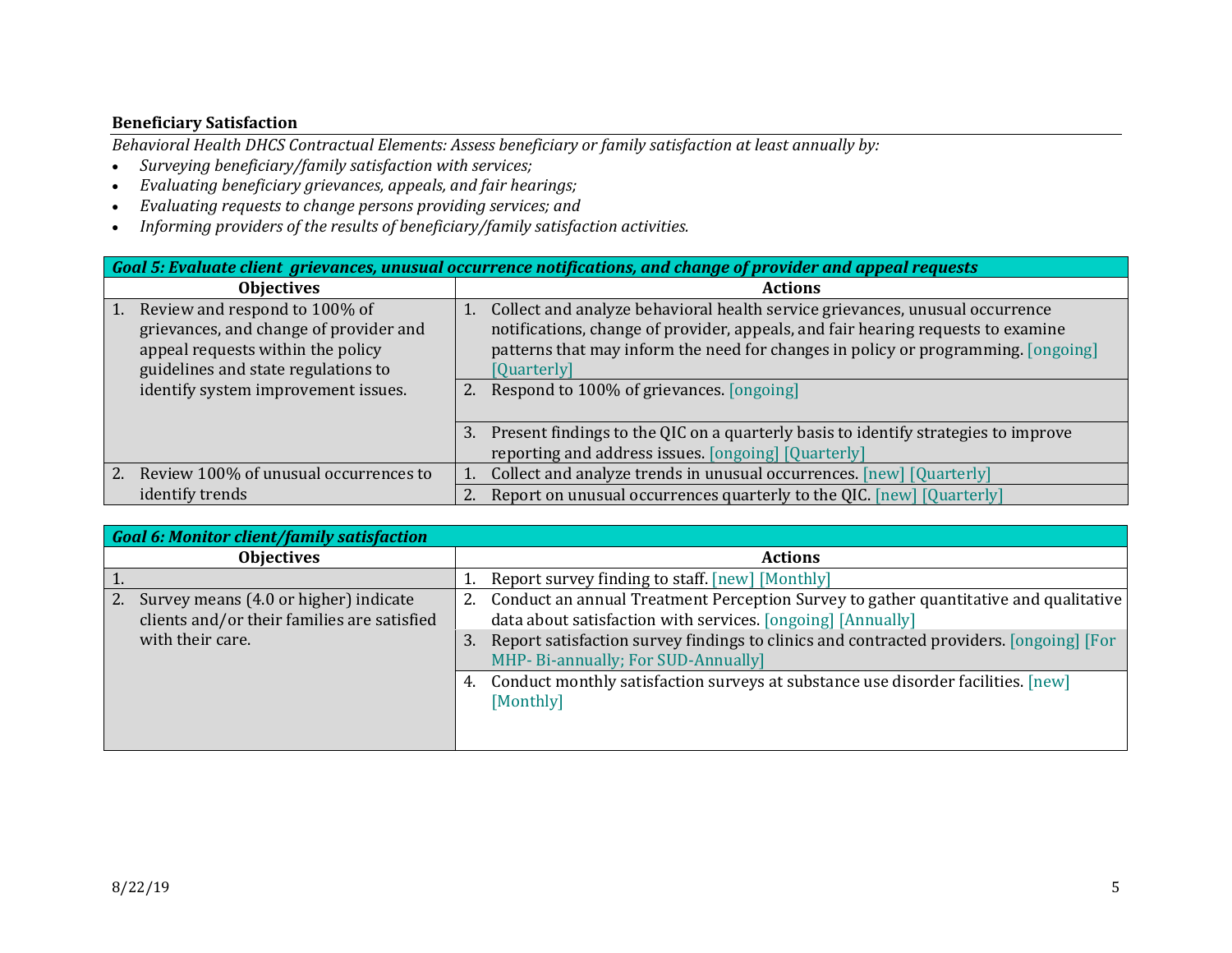## **Cultural and Linguistic Competence**

*Behavioral Health DHCS Contractual Elements: Comply with the requirements for cultural and linguistic competence.*

|                  | Goal 7: Provide all clients with welcoming, engaging, and culturally- and linguistically-appropriate client-centered care |  |                                                                                                                        |
|------------------|---------------------------------------------------------------------------------------------------------------------------|--|------------------------------------------------------------------------------------------------------------------------|
|                  | <b>Objectives</b>                                                                                                         |  | <b>Actions</b>                                                                                                         |
| $\overline{1}$ . | All services are delivered in a culturally<br>competent manner.                                                           |  | Update the cultural competence plan, incorporating DHCS cultural competency plan<br>requirements. [ongoing] [Annually] |
| 2.               | 100% of clients are served in their<br>preferred language.                                                                |  | Monitor accessibility of Access Line and services to non-English speakers. [ongoing]<br>[Quarterly]                    |
| 3.               | 100% of staff complete a cultural<br>competency training.                                                                 |  | Track percentage of staff who complete cultural competency training. [ongoing]<br>[Annually]                           |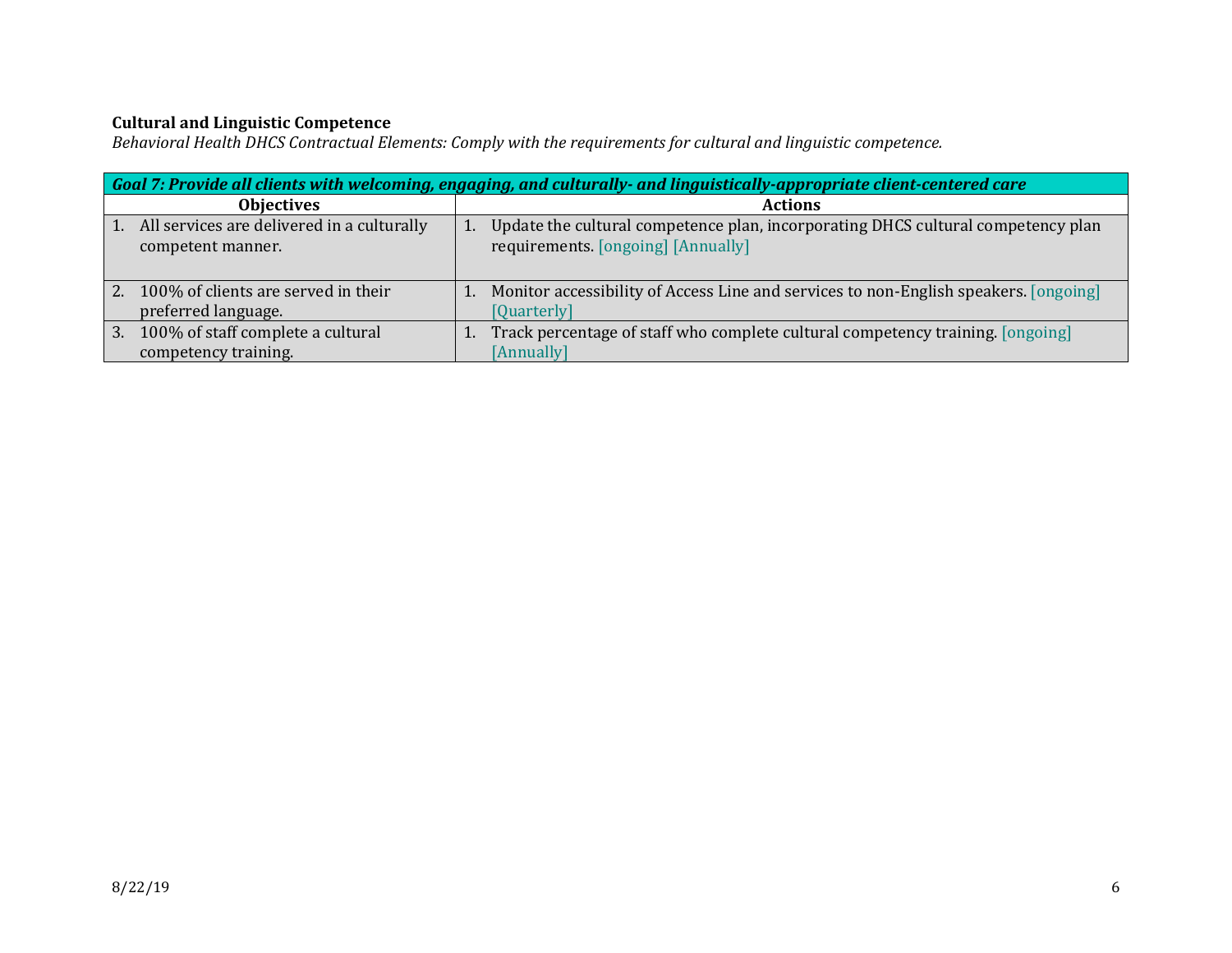#### **Medication Practices**

*Behavioral Health DHCS Contractual Elements: Monitor safety and effectiveness of medication practices.*

| Goal 8: Promote safe and effective medication practices |                                                                                   |  |
|---------------------------------------------------------|-----------------------------------------------------------------------------------|--|
| <b>Objectives</b>                                       |                                                                                   |  |
| Establish Safe Prescription Standards.<br>1.            | Convene safe medication workgroup. [new]                                          |  |
|                                                         | Train 75% of psychiatrists on safe prescribing procedures for benzodiazepines by  |  |
|                                                         | December 31, 2018. [new]                                                          |  |
|                                                         |                                                                                   |  |
|                                                         | Train residential providers at women's programs on benzodiazepines. [new]<br>3.   |  |
|                                                         |                                                                                   |  |
|                                                         |                                                                                   |  |
| $\overline{2}$ .<br>Develop a Disaster Medication Plan. | Develop a plan to provide clients with medication replacement during a disaster.  |  |
|                                                         | [new]                                                                             |  |
|                                                         | 100% of clinic staff know where they can refer clients to access medications in a |  |
|                                                         | disaster. [new]                                                                   |  |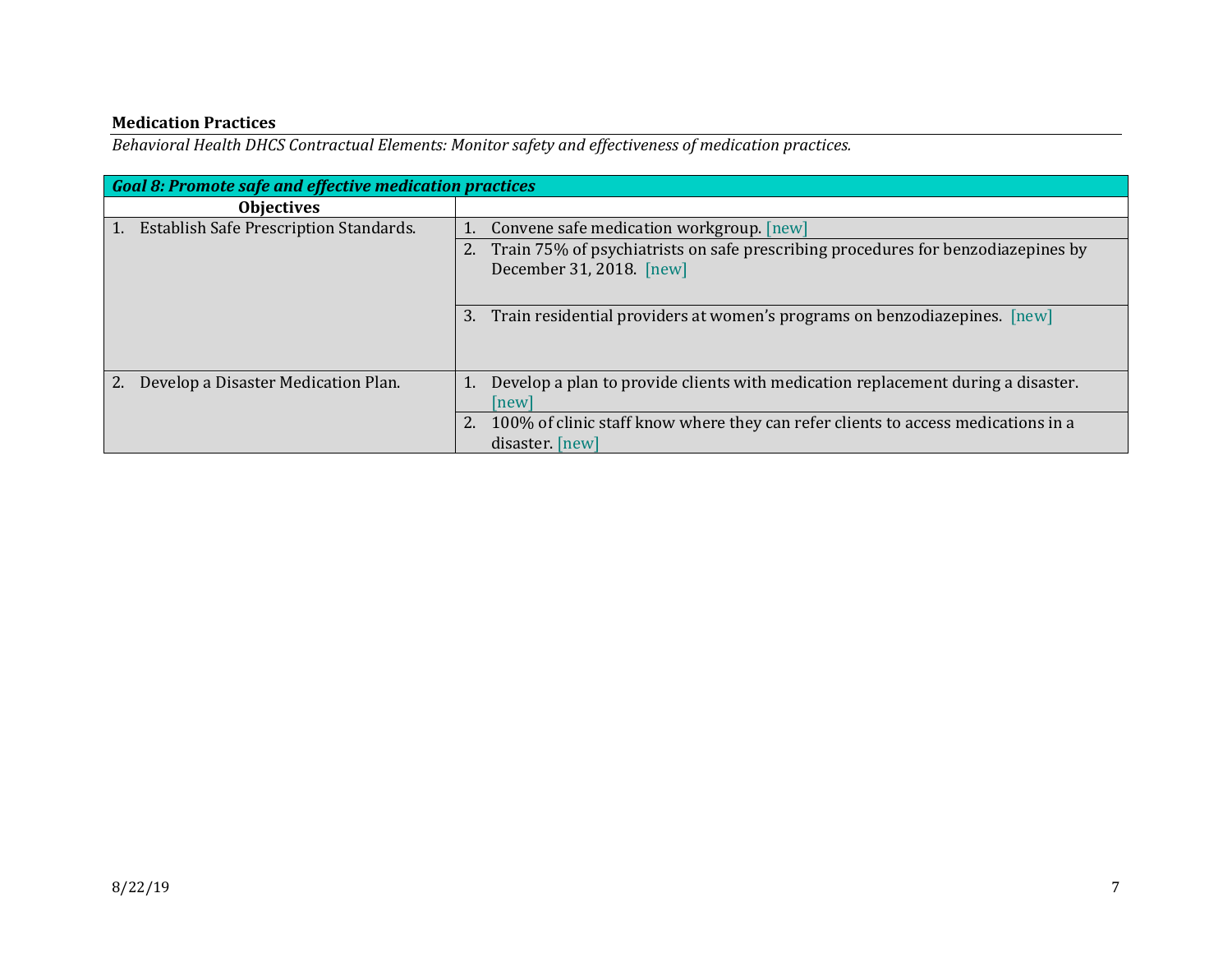## **Service Delivery and Clinical Issues**

*Behavioral Health DHCS Contractual Elements:*

*a. Address meaningful clinical issues affecting beneficiaries system‐wide.*

*b. Monitor appropriate and timely intervention of occurrences that raise quality of care concerns.*

| <b>Goal 9: Expand services and improve provider collaboration</b> |                                                                                                                          |  |
|-------------------------------------------------------------------|--------------------------------------------------------------------------------------------------------------------------|--|
| <b>Objectives</b>                                                 | <b>Actions</b>                                                                                                           |  |
| Expand continuum of care available to<br>clients                  | Issue Request for Proposal to expand residential recovery levels. [new]<br>1.                                            |  |
|                                                                   | Coordinate development of Recovery Residences to support clients stepping down<br>2.<br>from residential programs. [new] |  |
| Improve collaboration with contract<br>providers                  | Hold monthly provider meetings. [new] [Monthly]                                                                          |  |
|                                                                   | Solicit provider input on improvement efforts. [new]                                                                     |  |
|                                                                   | Hold monthly data quality workgroup including providers. [new] [Monthly]<br>3.                                           |  |
|                                                                   | Convene SUD provider-run collaborative. [new] [Semi-monthly]<br>4.                                                       |  |

| <b>Goal 10: Increase use of evidence-based practices</b>                                  |  |                                                                                                        |
|-------------------------------------------------------------------------------------------|--|--------------------------------------------------------------------------------------------------------|
| <b>Objectives</b>                                                                         |  | <b>Actions</b>                                                                                         |
| Reduce no shows to intake appointments                                                    |  | Use Motivational Interviewing to improve appointment adherence. [ongoing]                              |
| Increase the percentage of clients who<br>successfully complete residential<br>treatment. |  | Implement Cognitive Behavioral Therapy for Depression at contract provider<br>residential sites. [new] |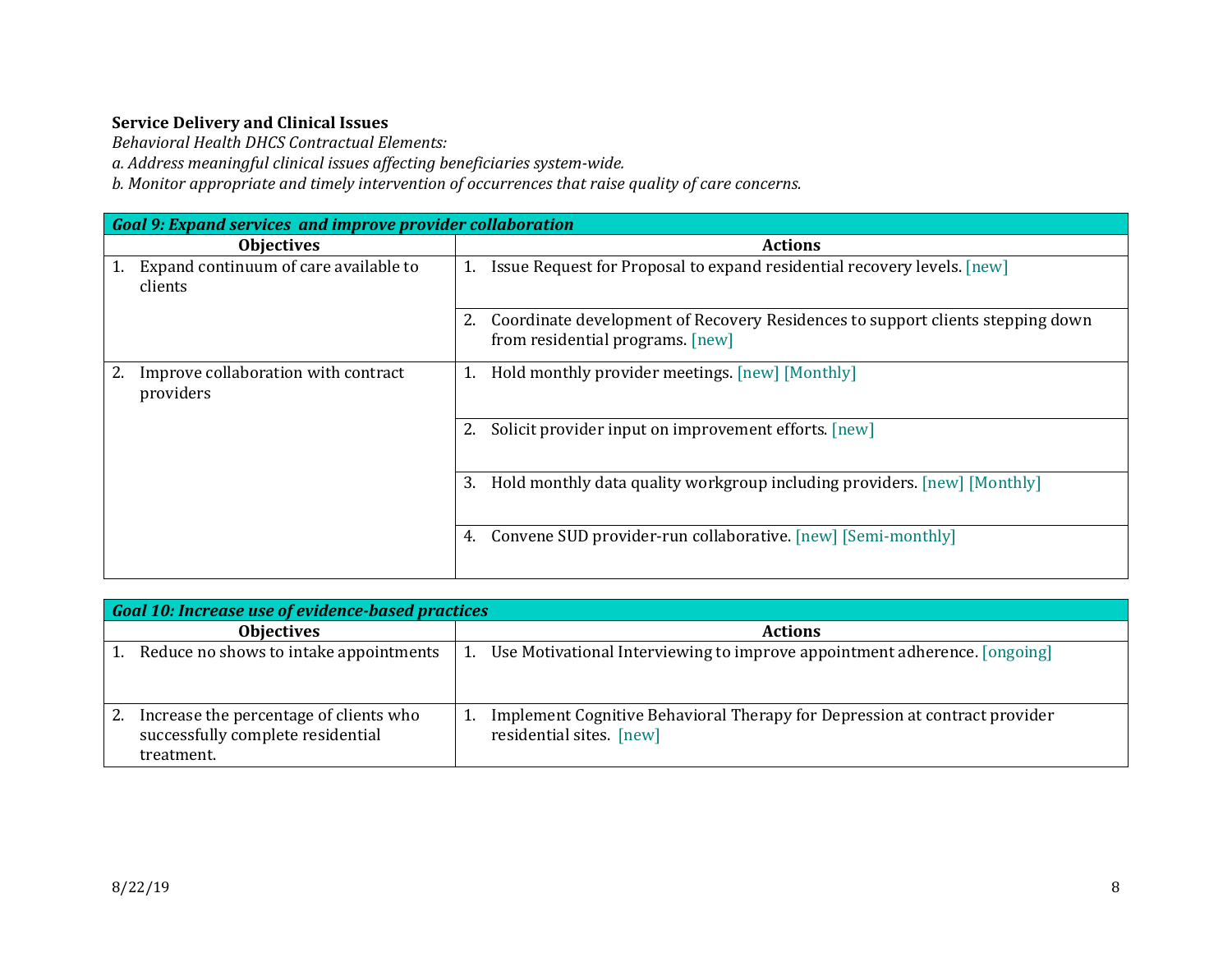| Goal 11: Effectively collect data and communicate data findings to staff and the community                                                                                       |                                                                                                                                                    |  |  |
|----------------------------------------------------------------------------------------------------------------------------------------------------------------------------------|----------------------------------------------------------------------------------------------------------------------------------------------------|--|--|
| <b>Objectives</b>                                                                                                                                                                | <b>Actions</b>                                                                                                                                     |  |  |
| Implement an EHR                                                                                                                                                                 | Ensure providers have access to AccuCare for treatment planning [new]                                                                              |  |  |
|                                                                                                                                                                                  | Launch a Web Portal for providers. [new]                                                                                                           |  |  |
| 2.<br>Increase data analysis capacity                                                                                                                                            | Hire data support staff to support AOD analyses. [new]                                                                                             |  |  |
| Develop electronic reporting capacity to<br>3.<br>regularly examine quality, access, and<br>timeliness of services through the<br>Behavioral Health Electronic Health<br>Record. | Prioritize data and reporting needs with Business Intelligence, ensuring that the data<br>system captures individual and program level data. [new] |  |  |
| Review data regularly to identify areas of<br>4.<br>quality improvement                                                                                                          | Generate quarterly CalOMS reports. [new] [Quarterly]                                                                                               |  |  |
| Streamline provider submission of ASAM<br>5.<br>data.                                                                                                                            | Develop an electronic process for transfer of level of care data. [new]                                                                            |  |  |

| <b>Goal 12: Maintain effective and consistent utilization review practices</b>           |                                                                                                                               |  |
|------------------------------------------------------------------------------------------|-------------------------------------------------------------------------------------------------------------------------------|--|
| <b>Objectives</b>                                                                        | <b>Actions</b>                                                                                                                |  |
| Improve communication with those who<br>1.<br>interface with or are part of the UR Team. | Hold regularly scheduled UR meetings on authorization, Level 1, and centralized<br>1.<br>reviews. [ongoing]                   |  |
|                                                                                          | Develop documentation training for County SUD operated clinics and community<br>organizations. [ongoing]                      |  |
|                                                                                          | Attend County and community-based organization meetings to announce and<br>3.<br>communicate UR regulatory changes. [ongoing] |  |
| Train 100% of Behavioral Health staff on<br>2.<br>HIPAA.                                 | Track percentage of staff who complete HIPAA training. [ongoing] [Annually]                                                   |  |
| Train 100% of SUD staff on 42 CFR Part 2<br>3.                                           | Convene trainings for UR and Access Line staff on confidentiality of SUD client<br>records. [new]                             |  |